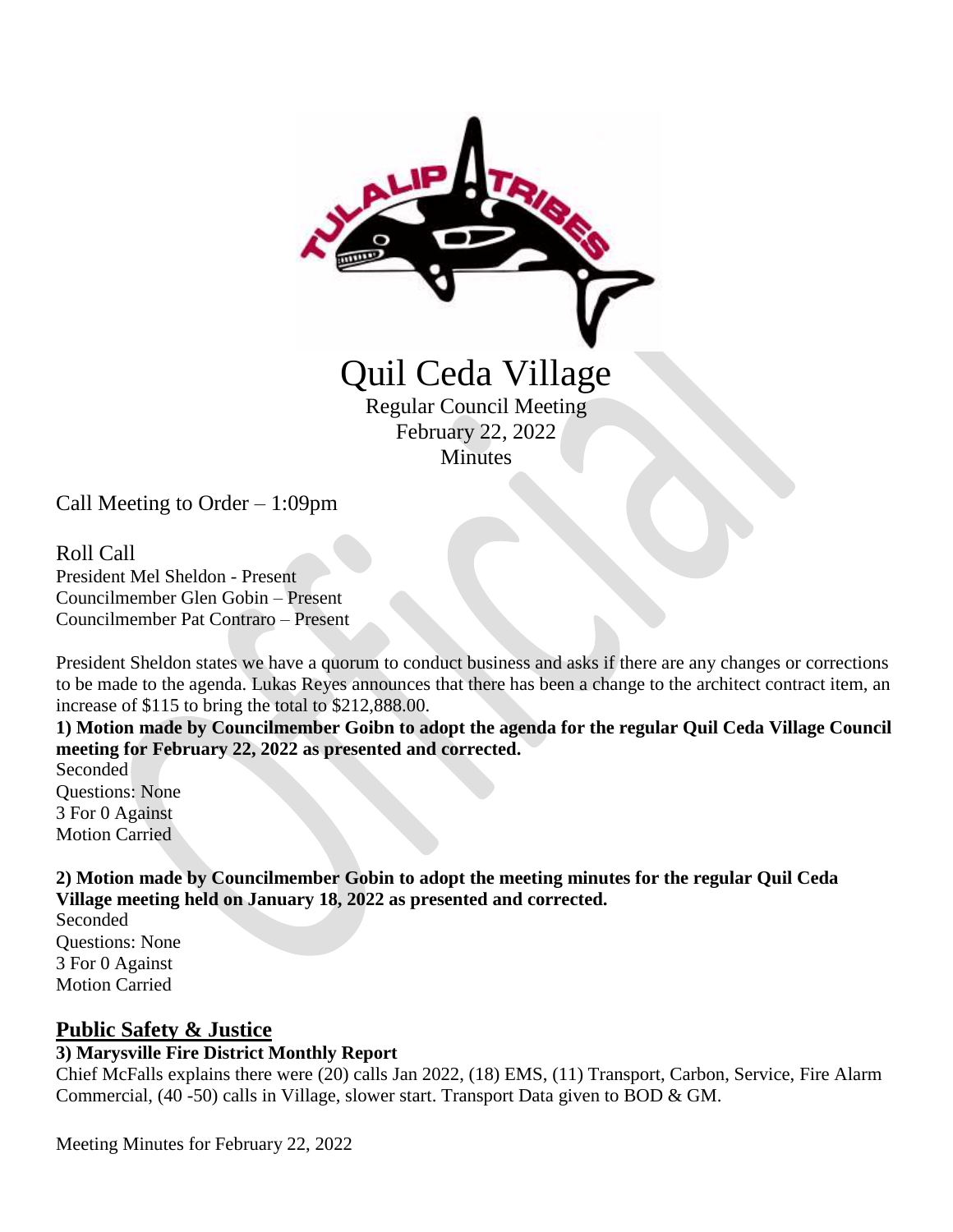#### **4) Tulalip Police Department Monthly Report**

Chief Sutter explains the stats, 3-month CAD Calls, January theft stayed the same, people just run in and grab stuff and run out and jump in cars to leave. Makes it hard for police to track them. It is dangerous to confront people with retail thefts. Mel, have you spoken to Walmart and Marysville Police about Walmart on the highway? Homeless camps in wooded area not hitting outlet mall but theft from other stores. If caught trespassing they are escorted off reservation, there are several camps right off the freeway. Mel, requests to put meetings together for further improvements for the village safe guards for future potential businesses. Community Response Team is being created. Chief Sutter will bring summary report to the next meeting.

### **Administration**

**5) Motion made by Councilmember Gobin to adopt Resolution 2022-09 approving the amendments to the Quil Ceda Village COVID-19 Leave and Employee Expectations and Safety Policy as presented**.

Seconded Questions: None 3 For 0 Against Motion Carried

#### **Finance**

#### **6) Monthly Finance Report**

Mark Sabo said thank you to council members for teaching him about cultural awareness and the Tulalip family here. Stated it's up to Council if they want him to give Membership Report. My last day will be March 18, 2022.

Expenditures under budget, Maintenance under, public safety is at 22% of budget, cash basis on majority of the report. Mel, any money left for beaver project? Add a beaver discussion we need a meeting. Glen how much is left in unspent funds? Mark will send a report.

### **Project Management**

Lukas Reyes explains that the change in dollar amount was to account for all the mechanical, electrical and plumbing**.**

**7) Motion made by Councilmember Gobin to adopt Resolution 2022-10 authorizing the architect contract with Rice Fergus Miller, Inc. for architectural services on Project QCV-CP-22-003 for a not to exceed amount of \$212,888.00 with funding to come from the approved project budget.** 

Seconded Questions: None 3 For 0 Against Motion Carried

### **Utilities**

**8) Motion made by Councilmember Gobin to adopt Resolution 2022-11 approving to close the above mentioned QCV Utilities Capital Projects and authorize the transfer of unspent funds in the amount of \$183,186 to transferred to the QCV Utlities Capital Improvements Account.** 

Seconded Questions: None 3 For 0 Against Motion Carried